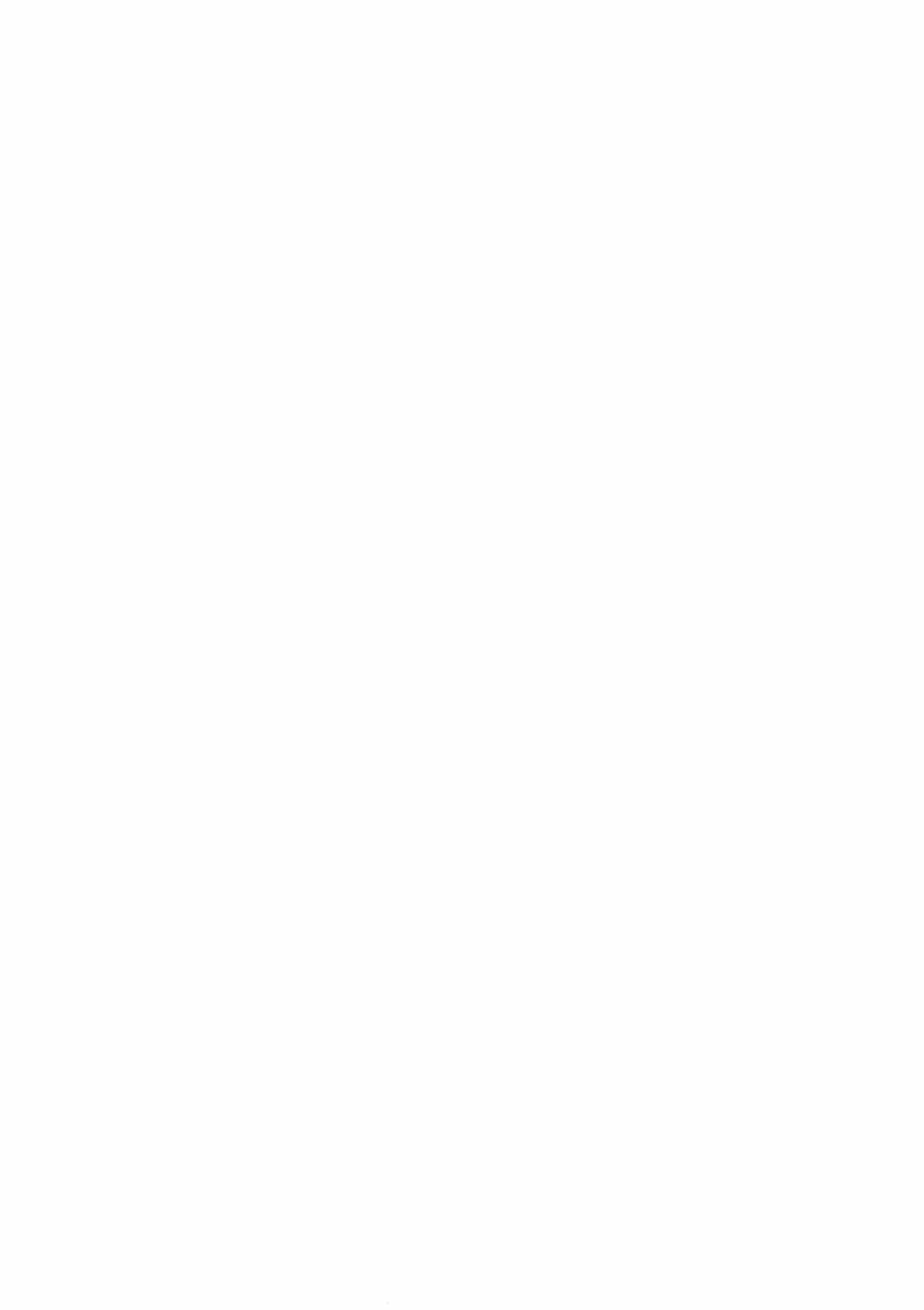# **I. Background**

In its Communication "A European Initiative in Electronic Commerce" COM(97)157 the Commission stressed the need to ensure a clear and neutral tax environment and the importance of implementing tax rules which avoid market distortion: "in order to allow electronic commerce to develop, it is vital for tax systems to provide legal certainty (so that tax obligations are clear, transparent and predictable) and tax neutrality (so that there is no extra burden on these new activities as compared to more traditional commerce)".It also stated that VAT, as opposed to any new form of tax, is appropriate to electronic commerce, just as it is to more traditional ways of conducting business.

Similarly, in the Joint EU-US Statement on Electronic Commerce (5 December 1997), it was also accepted that "taxes on electronic commerce should be clear, consistent, neutral and non discriminatory". In the Bonn Declaration signed by 29 countries on 6 July 1997. Ministers supported "the principle of non-discriminatory taxes on use *oi%* Global Information Networks" and stated that ""tax issues of electronic commerce call for international co-operation and, where appropriate, co-ordination in order to avoid distortion of competition".

Additionally, in the multilateral area, the WTO has taken the decision to launch a comprehensive work programme on electronic commerce. The recommendations for action reached through this work programme will be submitted to the 1999 WTO Ministerial Conference. The Commission will play an active part in this work which will include consideration of the way in which indirect taxation should be applied to electronic transactions.

In this perspective the Commission's overall objective is to ensure that this new way of doing business can flourish in a tax environment with a minimum of burden. Where any legislative changes are necessary, these should neither advantage nor disadvantage electronic commerce compared with other forms of commerce. It is also fully appreciated that any future tax mechanism in this field will have to be designed in co-operation with all business interests and trading partners. This will involve taking full account of commercial practices within the new environment.

VAT is applicable to all supplies of goods and services for consumption within the EU regardless of the means of communication or commercial mode used to effect the transactions. The EU VAT system should therefore provide the *legal certainty, simplicity*  and *neutrality* required for the full development of electronic commerce.

*Legal certainty* enables commerce to be conducted in an environment where the rules are clear and consistent reducing the risks of unforeseen tax liabilities and disputes.

*Simplicity* is necessary to keep the burdens of compliance to a minimum. In that respect the Commission continues to be fully committed to the introduction *o\'* the future common VAT system based on taxation at origin and providing for a single country of registration where an operator would both account for and deduct tax in respect of all his EU VAT transactions'.

 $^1$  COM(96)328 Final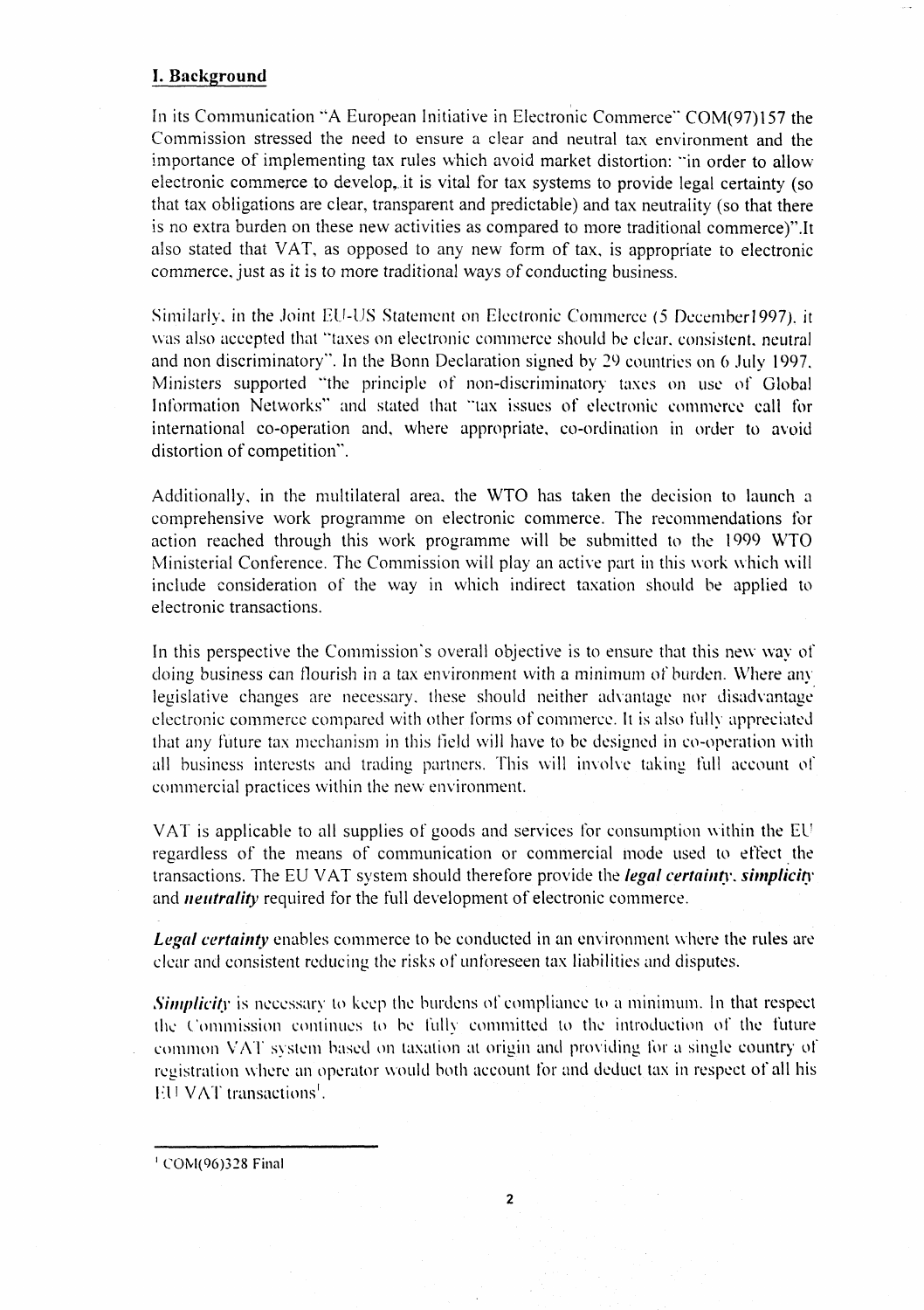*Neutrality* means that:

- the consequences of taxation should be the same for transactions in *goods* and *services,* regardless of the mode of commerce used or whether delivery is effected on-line or off-line.
- the consequences of taxation should be the same for services and goods whether they are purchased from *within* or from *outside the EU*

Certainty, simplicity and neutrality are all essential to ensure a level competitive playing field for all traders in the developing global market place, and to avoid market distortions.

#### **II. Electronic commerce: opportunities and challenges**

The rapid growth of the Internet and its development as a tool to facilitate commercial transactions is opening up considerable new opportunities for business and consumers in Europe. The Framework Communication "A European Initiative in Electronic Commerce" noted that "by its very nature, electronic commerce is transnational and encourages cross border ordering and delivery of goods and services in the Single Market, that it directly stimulated European growth and competitiveness, and that it represents "a potentially vital factor for cohesion and integration in Europe".

At the same time, however, electronic commerce is presenting new challenges not least in the field of indirect taxation. The new global markets that are emerging will no longer be constrained geographically. It will become potentially more difficult to know the location and identity of the parties to transactions. This will present tax authorities with challenges needing careful study in partnership with the business community. It will be essential that taxation be applied in a way that ensures that electronic commerce can flourish and realise its full potential to benefit the EU economy and promote higher levels of employment.

The Internet is rapidly evolving from primarily a communication tool to becoming a global trading platform. The business community is already aware of its potential use as a marketing and sales medium. At the moment, commercial use is mainly in the field of advertising and ordering of products. Other innovative uses are developing, in the area both of '"indirect" electronic commerce (electronic ordering of tangible goods), and "direct" electronic commerce (electronic ordering and delivery of products and services on-line over the networks). Although the market remains small, in absolute terms, networks are expanding rapidly and becoming more sophisticated. With increasing transmission speeds and the development of secure means of payment, it is predicted that over the next few years the market will grow rapidly.

The supply within the EU of all goods and services is subject to tax under existing VAT provisions. This is also the case for importations of goods by businesses and individuals  $\epsilon$ and for the purchase by businesses of most services from sources outside the EU. Until now the direct purchase of services by EU private individuals, being rare, is, for the most part, not currently subject to VAT. The latter type of transaction, which potentially poses the most thorny problems for tax administrations, is predicted to increase considerably as on-line delivery becomes quicker and more reliable. Even so. it is forecast that these are

 $\mathbf{3}$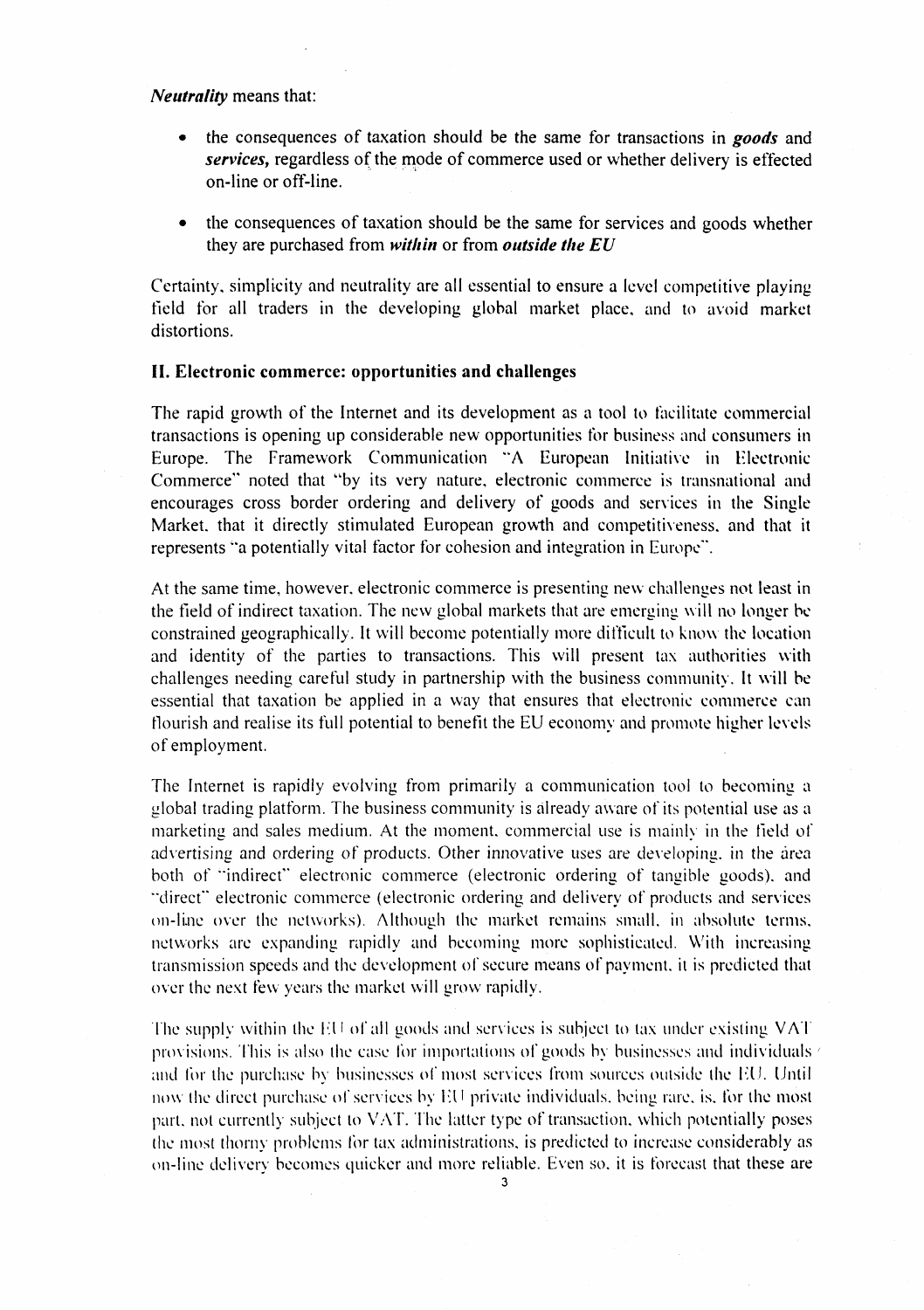unlikely to become significant in economic terms by the year 2001. While there is no immediate need for changes in the current tax provisions, it is nevertheless necessary to monitor the way in which these markets are evolving and to develop solutions in conjunction with the industry. Such solutions should simplify existing tax provisions, and be compatible with the essentially decentralised and international nature of the emerging electronic global markets.

## **IIL The international dimension**

The United States Treasury policy statements on e-commerce, made early in 1997, provided a stimulus for the current high profile debate on this new phenomenon. Since then the debate has widened to include many of our other trading partners in multilateral fora, such as the OECD and WTO. The Commission is actively contributing to all these activities, in particular in the crucial area of taxation. This includes, in particular, continuing wide-ranging consultations with representatives of businesses on tax issues both on its own initiative and together with the OECD. Taxation will, thus be one of the four key issues discussed at the OECD Ministerial Conference "A Borderless World: Realising the Potential of Electronic Commerce", which will take place in Ottawa on 6-8 October 1998.

## **IV The objective of the communication**

The purpose of this communication is to prepare the contribution by the EU and its Member States on indirect taxation issues for the Ottawa Conference. In this respect, this communication aims at defining guidelines for taxation on which to base any further debate of these issues with all interested parties - governments, industry, consumers both in the Internal Market context, and internationally, in an effort to find global solutions. As a contribution to the forthcoming debate, it also allows the Council to consider the work that has been done so far by the Commission and the Member States in the tax field. It proposes a number of general guidelines which should steer further study of ways of adapting the EU VAT system in order to provide the clear and simple rules required to meet the needs and support the development of the emerging e-commerce in Europe.

This communication does not address directly the issue of the future changes to VAT in the Internal Market. The Commission is fully aware of the problems resulting from the current Community VAT system which are perceived by operators, and in particular by SMEs, as one of the main obstacle to the development of electronic commerce in the Internal Market. For that reason, the Commission continues to be committed to the introduction of a common VAT system based on taxation at origin and providing for a single country of registration where an operator would both account for and deduct tax in respect of all his EU VAT transactions<sup>2</sup>.

 $\overline{\mathbf{4}}$ 

#### **V. Guidelines.**

**Guideline I: No new taxes** 

COM(96)328 Final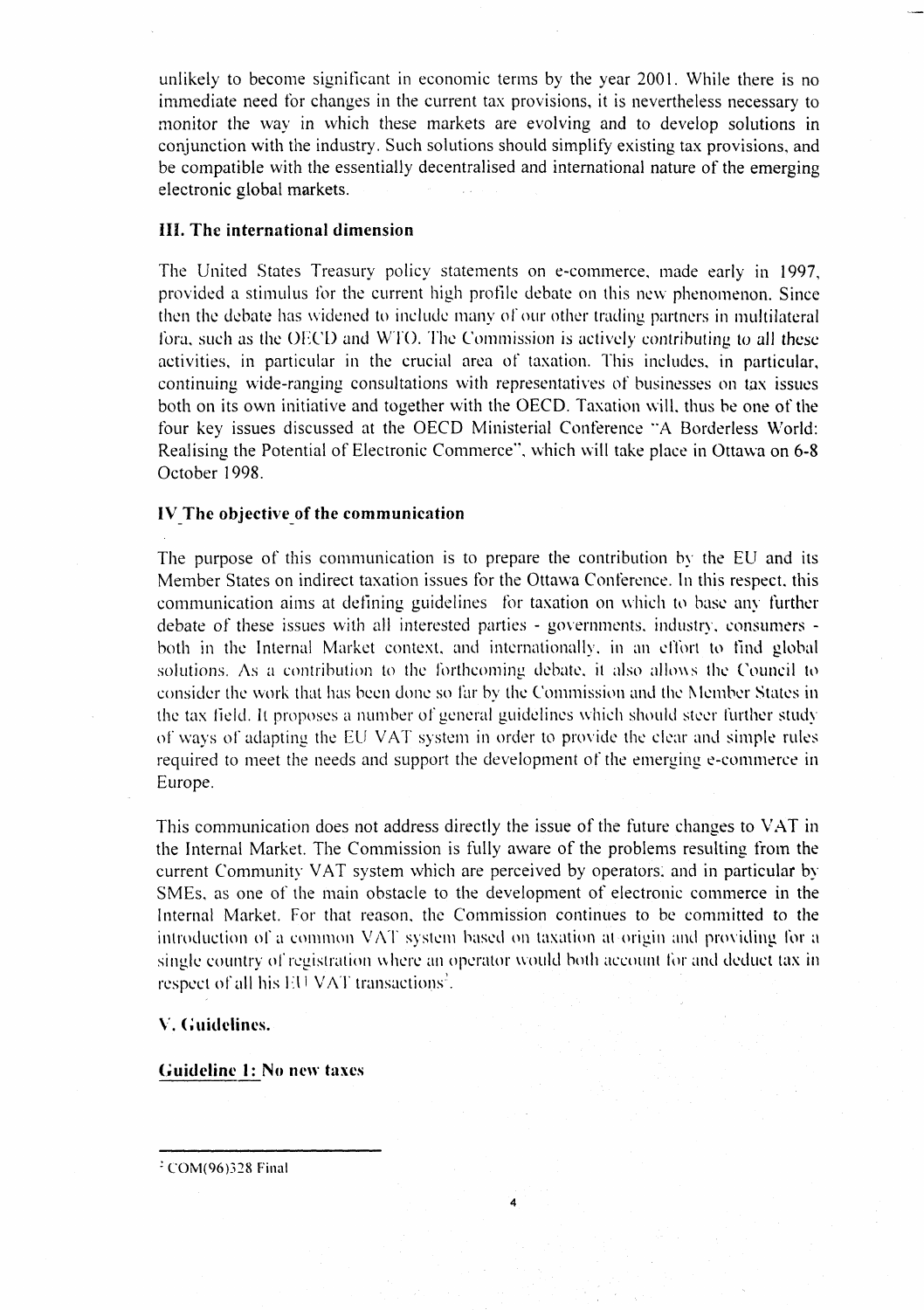The first guideline has been formulated to reflect the basic concept that existing taxes should apply to electronic commerce:

**/.** *In the field of indirect taxation all efforts should to be concentrated on adapting existing taxes and more specifically VAT to the developments of ecommerce. No new or additional taxes are therefore to be considered.* 

#### **Guideline 2: Electronic transmissions as services**

VAT is designed as a general consumption tax that, in principle, applies to all supplies of goods and services. In all cases *transactions taking place within the EU,* using the medium of electronic commerce and resulting in consumption within the EU, are subject to EU VAT under existing provisions. Flowever. that is not always the case where *supplies from non-EU countries* are concerned. In the case of *goods* supplied from a non-EU country to an EU recipient, normal import procedures ensure that VAT is applied regardless of the means used to conduct the transaction. Similarly, certain descriptions of *services received by EU businesses* from non-EU countries are subject to VAT. Flowever, it should be noted that with few exceptions, *services received by EU private persons* are not, under existing provisions, subject to VAT, (the volumes of such supplies is at present very small).

It is the policy of the EU to consider products ordered and delivered on networks to be services. E.U. VAT legislation makes a basic distinction between the supply of goods and the supply of services. All types of electronic transmissions and all intangible products delivered by such means are deemed, for the purposes of EU VAT, to be servicesThis is in keeping with the position taken by the EU and its Member States at WTO. In the tax area, this also allows for a clear set of rules to be applied.

*2. A supply that results in a product being placed at the disposal of the recipient in digital form via an electronic network is to be treated for VAT purposes, as a supply of services/* 

**Guideline 3: Ensuring neutrality** 

<sup>&</sup>lt;sup>3</sup> Supplies of these electronically delivered products may also be delivered by more conventional means in a tangible form and, according to their characteristics, be treated for VAT purposes either as supplies of services or of goods. Those currently treated as goods, such as supplies of music or video on disc or cassette may be subject to customs duties at importation. Products that, in their tangible form are treated for VAT purposes as goods are treated as services when they are delivered by electronic means.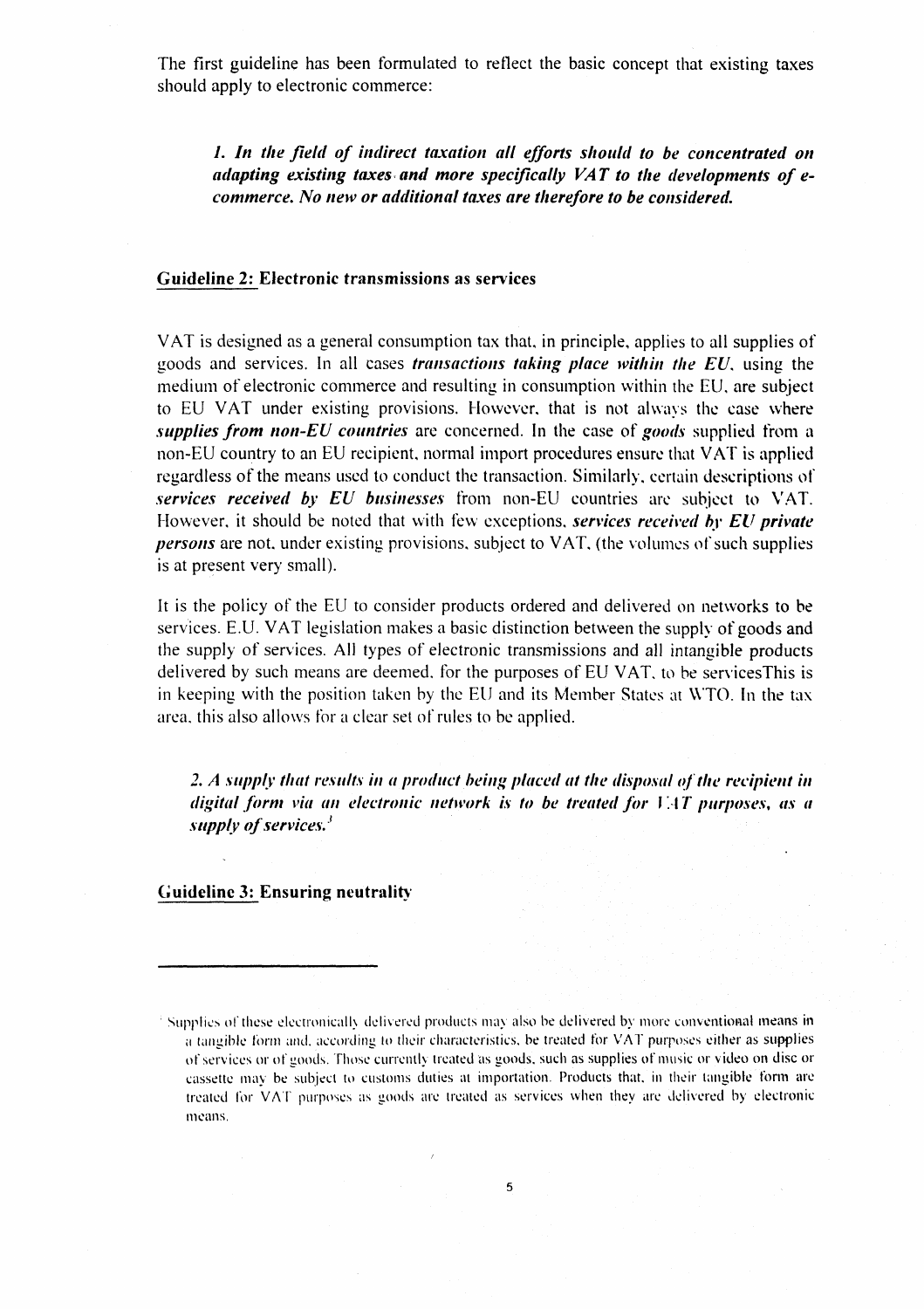It has already been noted that rapid growth in all types of e-commerce is expected, resulting in an increase of supplies from non-EU countries to final consumers in the EU. Inevitably, this will include on-line supplies of "intangibles" such as music, video or software.

Turn-over relating to EU final consumption attributable to e-commerce (i.e. delivered to private individuals as opposed to companies) is difficult to estimate. This may reach a figure of 5bn ECU by the year 2001 for all types of electronic commerce - goods and services, ordered and paid for on-line, irrespective of mode of delivery.. Only a proportion of this total will be attributable to supplies from non-EU sources and only a further fraction of this will consist partly of of "direct" electronic commerce, i.e. services delivered on-line .

The latter representing services ordered by EU private consumers from suppliers outside the EU for delivery on-line are the activities, that present the greatest challenge in terms of collection of VAT. If the predicted increase in such services supplied to final consumers, who at present pay no VAT, reaches a level which is economically significant it may be necessary, in conjunction with the business community, to design mechanisms to tax such supplies.

The absence of such taxation would lead to unfair competition for EU operators who already have to tax their supplies of services for private consumption within the EU. Similarly, because many on-line services are currently subject to tax under EU rules at the place of origin, VAT is payable by EU suppliers on all the services they supply to non-EU countries. Conversely, supplies from non-EU countries to the EU would not be taxed – clearly a double competitive disadvantage for EU businesses. Such discrepancies in the application of tax clearly offend against the principle of neutrality.

In order to avoid this type of distortion and to assure the neutrality of the tax system it would be desirable that:

#### *3. The E.U. VAT system should ensure that:*

- **•** *Services, whether supplied via e-commerce or otherwise, which are supplied for consumption within the E.U. are taxed within the E.U., whatever their origin.*
- *Such services, supplied by EU operators for consumption outside the E. U. are not subject to VAT in the E.U. and VAT on related inputs is eligible for deduction.*

*The above guideline does not prejudge the rules that will be applied within the E.U.* 

However, since the practical implementation of this guideline will present problems, the Commission intends to pursue its reflections in consultation with member States, within a Working Group established by the Commission and with the business sector.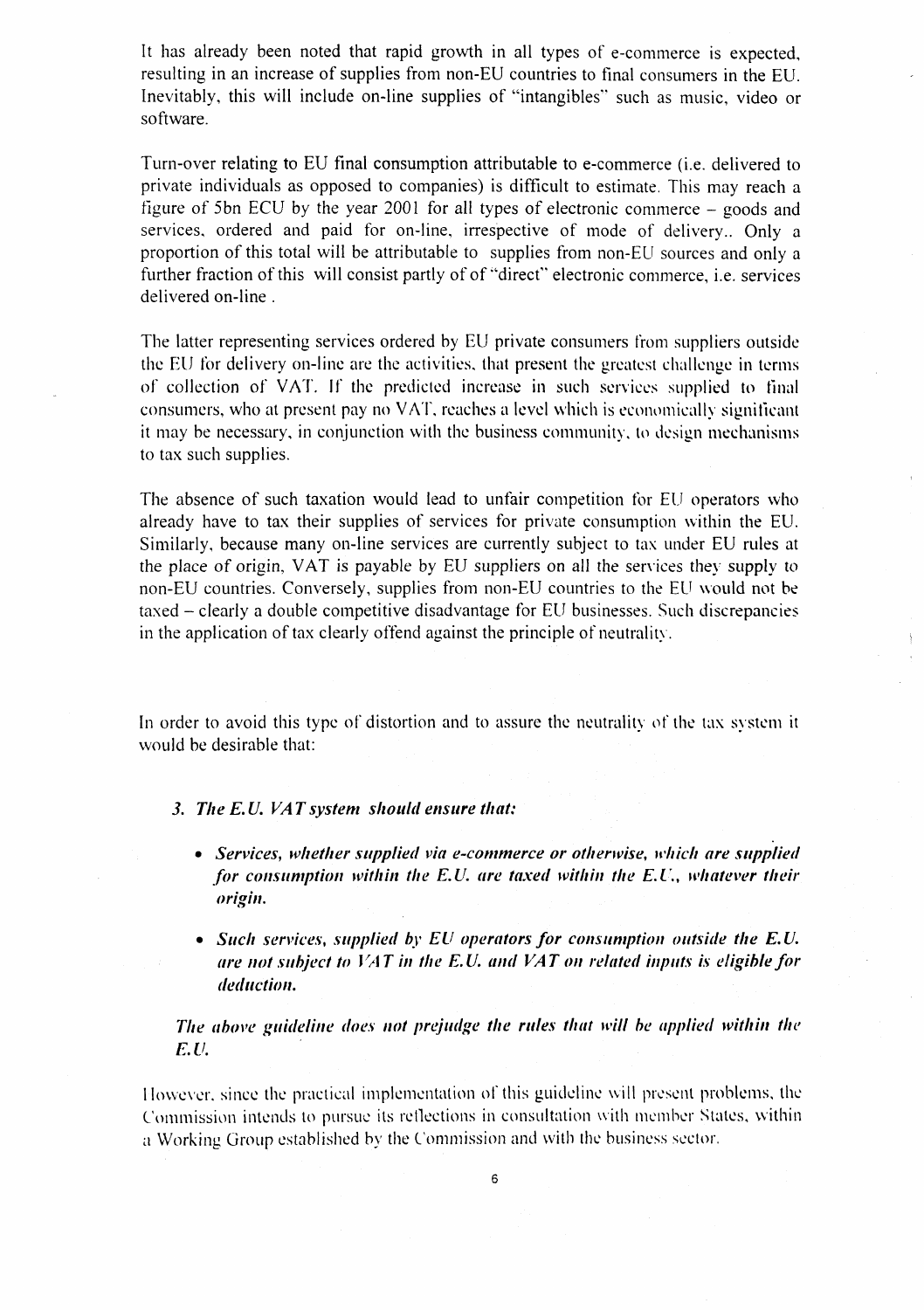The last but one sentence reflects the Commission's continuing commitment to the introduction of a common VAT system based on taxation at origin and providing for a single country of registration where an operator would both account for and deduct tax in respect of all his EU VAT transactions. Such a system would not only simplify the operation of the tax system for EU businesses but would also provide non-EU businesses with the possibility of meeting their EU VAT obligations in a single country.

Overall, this guideline represents a significant change compared to the present situation. It would mean that all services delivered on-line from non-EU sources to private individuals in the EU would be subject to VAT and that all such services exported from the EU to other countries would be free of VAT. This would ensure tax neutrality between EU and non-EU supplies. To preserve tax neutrality between offline and online deliveries, it would mean that, unlike now, services delivered by traditional means, such as telephone, or fax, from non-EU sources to private individuals in the EU, would also be subjected to VAT.

# **Guideline 4: Making compliance easy**

The credibility of any system of taxation rests on its practicality, and the feasibility of its implementation. There should be certainty about the rules and compliance should be made as simple as possible to avoid unnecessary burdens on business. Also there must be assurance, both from the point of view of the businesses concerned and the tax authorities, that the tax can be controlled and collected efficiently and effectively. The global nature of these commercial activities has to be taken into account and international consensus and co-operation should be sought to create the right tools to make compliance easy.

Tax mechanisms should be designed to be fully compatible, with commercial practices that are likely to change with the advent of e-commerce. Also they should be proportional taking account of the specific needs of internet businesses having regard to the fundamentally transnational, diversified and decentralised nature of the market. The alignment of the tax systems with established business practices is fundamental to the efficiency of tax accounting both for operators and tax authorities and in this respect the following formulations cater for the foreseeable need of the emerging e-commerce environment:

# *4. Compliance for all operators in the field of e-commerce should be made as easy and simple as possible.*

## **Guideline 5: Ensuring Control and enforcement**

As already stated the tax systems will have to ensure that all types of consumption in the EU will be taxed in the same way. Rules should be restricted to a minimum and disproportionate obligations avoided in order to allow e-commerce to flourish. However, at the same time, there must be assurances that the tax can be controlled in an effective way.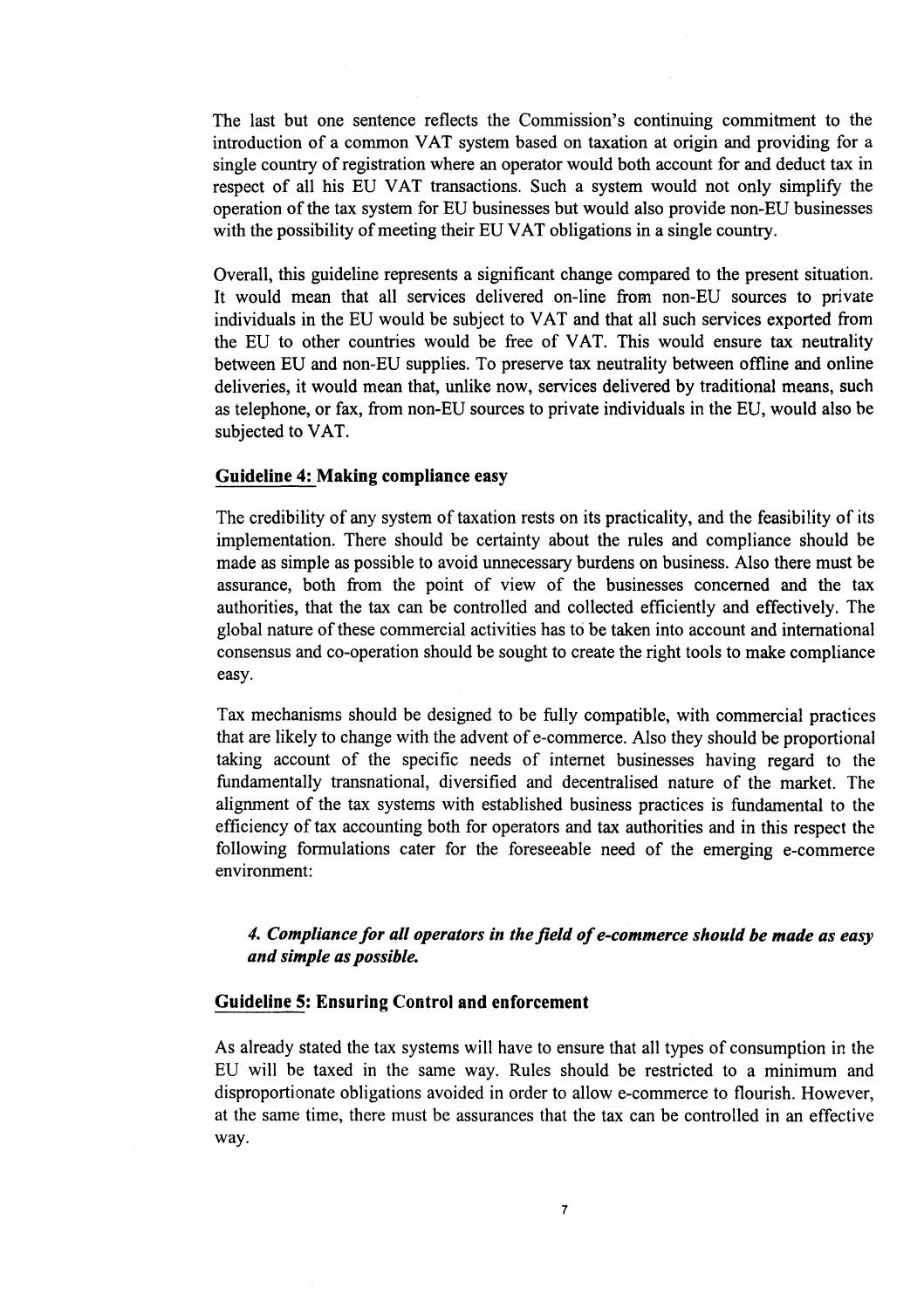*5. The tax system and its control tools must ensure that taxation is enforceable on supplies of services received within the E.U., via e-commerce, by both businesses an d private in dividuals.* 

As regards individuals, mechanisms devised will have to conform to existing Community legislation as regards protection of personal data.

# Guideline 6: Facilitating tax administration

If businesses are to have confidence in a tax system it must be capable of being applied fairly and with certainty and in a manner which allows the full benefits of e-commerce to be realised. It should be recognised that the EU and its Member States' own best interests lie in creating conditions that will facilitate non-E.U. operators in accounting for E.U. VAT on e-commerce.

By the same token, it is essential to ensure that, in the field of e-commerce, compliance burdens are no more onerous for EU operators than they are for non-EU operators. It will be essential in the new environment to ensure that invoicing and accounting by electronic means is made available.

*6. Paperless electronic invoicing will be a characteristic of electronic commerce and must be authorised for VAT purposes for transactions within the E.U. The legitimate interest of Member States must however be safeguarded by the provision of sufficient tools for control and prevention of abuse when fixing the conditions for the use of electronic invoicing on a uniform basis within the E.U. Similarly, high priority should be given to creating a framework of co-operation between E.U. and other countries to ensure that conditions, equivalent to those provided within the E.U. are also created for international electronic invoicing.* 

*7. Subject to uniform EC conditions, fiscal administrations should provide for operators, participating in e-commerce to discharge their fiscal obligations by means of electronic VA T declarations and accounting.* 

Here again, tax administrations will need to be active players in the electronic world, prepared to integrate its concepts and practices into their dealings with operators and consumers in the global electronic commerce environment..

#### VII. Conclusion

The foregoing guidelines are fully in tune with the aims and objective of the EU VAT system. However they also allow for the possibility of a neutral interface with the tax regimes of other non-EU countries insofar as they only provide for taxation of supplies consumed within the territory of the EU. Supplies from the EU to other countries would not be subject to EU tax and, as now, in the case of goods and most services, it would be

8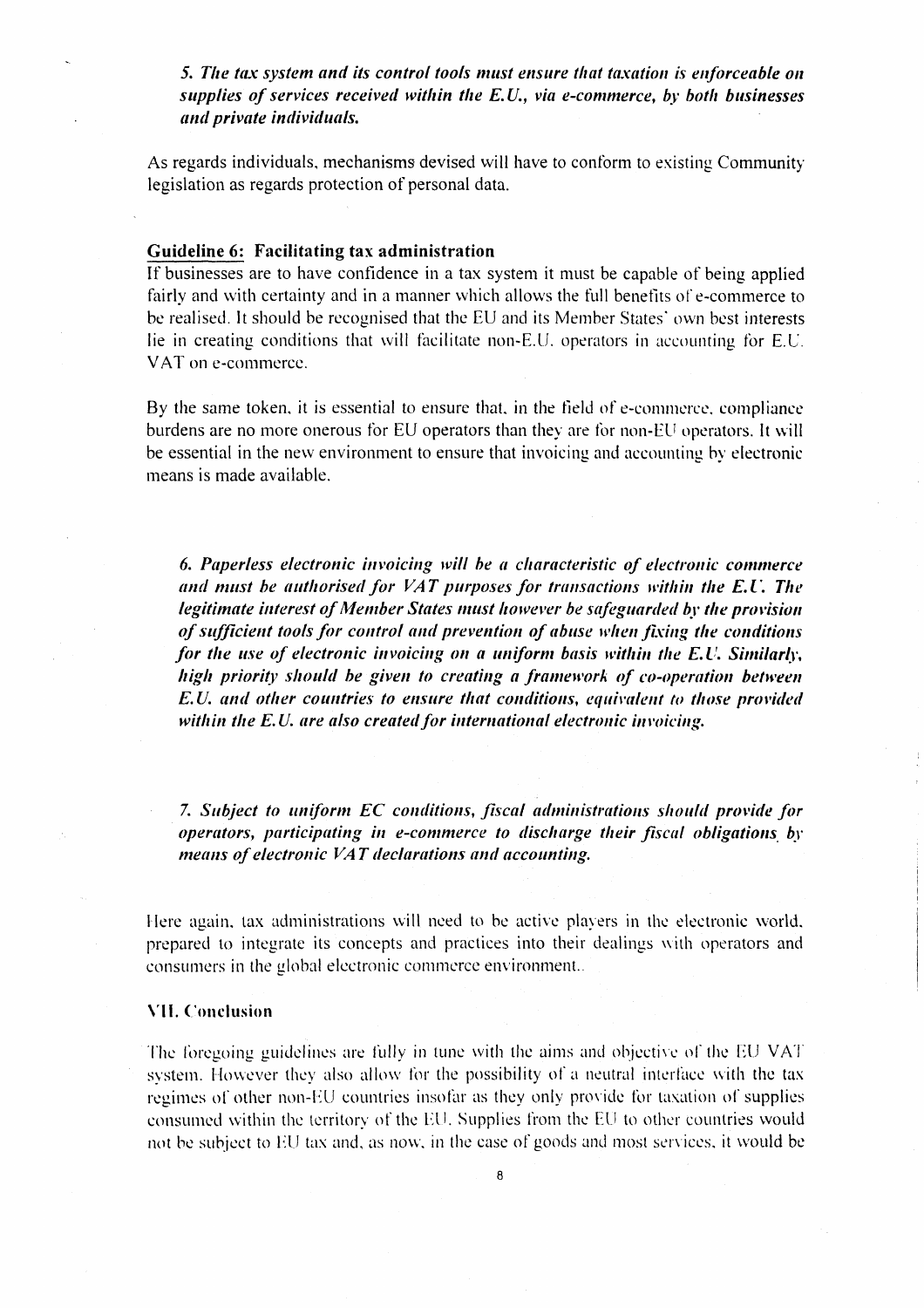for them to decide whether they wished to apply indirect taxes of their own to those incoming supplies. This is of particular importance in the discussions that are due to take place at the OECD Ministerial conference with business in Ottawa in October concerning the establishment of a global tax framework.

**The Commission therefore invites the Council to consider the aforementioned broad guidelines for EU indirect taxation of electronic commerce. These should form the basis of the EU's input in the forthcoming Ottawa Conference. They serve as a basis for further ongoing discussions within the EU and internationally with all concerned with development and participation in E-commerce. At this stage, where e-commerce technology is still developing and patterns of trade are as yet unclear it is not necessary or possible to change the existing scheme of tax. However, broad guidelines are needed to steer the direction of the on-going debate and to guide, in consultation with the business sector, future developments in the tax field in this new and rapidly growing global marketplace. The Commission is convinced that taxation consistent with these guidelines will contribute to the success of ecommerce and the EU economy by providing EU businesses with a level playing field for competition. The Commission's overall objective is to ensure that Electronic Commerce can flourish in a tax environment with a minimum of burden.** 

9